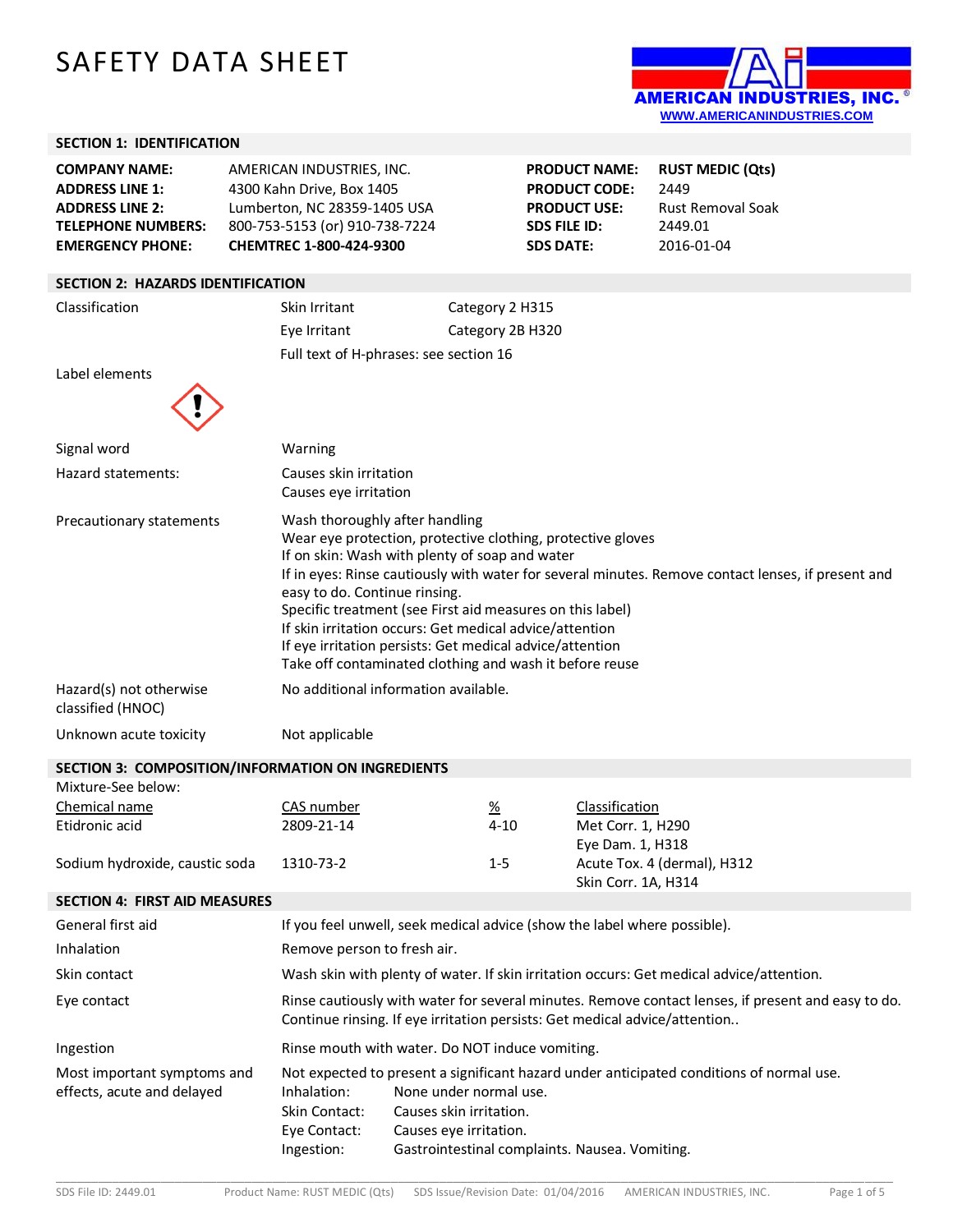| Special treatment needed                                                                       | No additional information available.                                                                                                                                                                                                                                                                           |                      |
|------------------------------------------------------------------------------------------------|----------------------------------------------------------------------------------------------------------------------------------------------------------------------------------------------------------------------------------------------------------------------------------------------------------------|----------------------|
| <b>SECTION 5: FIRE-FIGHTING MEASURES</b>                                                       |                                                                                                                                                                                                                                                                                                                |                      |
| Suitable extinguishing media                                                                   | All extinguishing media allowed.                                                                                                                                                                                                                                                                               |                      |
| Reactivity                                                                                     | Upon combustion CO and CO2 are formed.                                                                                                                                                                                                                                                                         |                      |
| Special firefighting procedures                                                                | Exercise caution when fighting any chemical fire. Use water spray or fog for cooling exposed<br>containers. Take account of environmentally hazardous firefighting water.                                                                                                                                      |                      |
| Protection during firefighting                                                                 | Do not enter fire area without proper protective equipment, including respiratory protection.                                                                                                                                                                                                                  |                      |
| <b>SECTION 6: ACCIDENTAL RELEASE MEASURES</b>                                                  |                                                                                                                                                                                                                                                                                                                |                      |
| General measures                                                                               | Isolate from fire, if possible, without unnecessary risk.                                                                                                                                                                                                                                                      |                      |
| Personal protective equipment<br>for non-emergency personnel                                   | Protective goggles. Gloves. Protective clothing.                                                                                                                                                                                                                                                               |                      |
| Emergency procedures for non-<br>emergency personnel                                           | Evacuate unnecessary personnel. Avoid contact with skin, eyes and clothing. Ventilate spillage<br>area.                                                                                                                                                                                                        |                      |
| Personal protective equipment<br>for emergency responders                                      | Use personal protective equipment as required.                                                                                                                                                                                                                                                                 |                      |
| Emergency procedures for<br>emergency responders                                               | Stop leak if safe to do so. Stop release. Ventilate area.                                                                                                                                                                                                                                                      |                      |
| Environmental precautions                                                                      | Avoid release to the environment. Prevent entry to sewers and public waters.                                                                                                                                                                                                                                   |                      |
| Methods for containment and<br>clean up                                                        | Contain released substance, pump into suitable containers. This material and its container must<br>be disposed of in a safe way and as per local legislation. No additional information available.                                                                                                             |                      |
| <b>SECTION 7: HANDLING AND STORAGE</b>                                                         |                                                                                                                                                                                                                                                                                                                |                      |
| Precautions for safe handling                                                                  | Comply with the legal requirements. Do not handle until all safety precautions have been read<br>and understood. Use personal protective equipment as required. Do not eat, drink or smoke<br>when using this product. Do not get in eyes, on skin, or on clothing. Obtain special instructions<br>before use. |                      |
| Hygiene measures                                                                               | Wash thoroughly after handling. Remove contaminated clothing. Wash contaminated clothing<br>before reuse.                                                                                                                                                                                                      |                      |
| <b>Technical measures</b>                                                                      | Comply with applicable regulations.                                                                                                                                                                                                                                                                            |                      |
| Storage conditions                                                                             | Keep container closed when not in use.                                                                                                                                                                                                                                                                         |                      |
| Storage area                                                                                   | Meet the legal requirements. Store in a cool area. Store in a dry area.                                                                                                                                                                                                                                        |                      |
| Special rules on packaging                                                                     | Meet the legal requirements.                                                                                                                                                                                                                                                                                   |                      |
| SECTION 8: EXPOSURE CONTROLS/PERSONAL PROTECTION<br>Sodium hydroxide, caustic soda (1310-73-2) |                                                                                                                                                                                                                                                                                                                |                      |
| <b>ACGIH</b>                                                                                   | ACGIH Ceiling (mg/m <sup>3</sup> )                                                                                                                                                                                                                                                                             | 2 mg/m $3$           |
| <b>ACGIH</b>                                                                                   | Remark (ACGIH)                                                                                                                                                                                                                                                                                                 | URT, eye, & skin irr |
| Personal protective equipment                                                                  | Use appropriate personal protective equipment when risk assessment indicates this is necessary.<br>Safety glasses. Gloves. Protective clothing.                                                                                                                                                                |                      |
| SECTION 9: PHYSICAL AND CHEMICAL PROPERTIES                                                    |                                                                                                                                                                                                                                                                                                                |                      |
| Appearance                                                                                     | Clear, colorless liquid.                                                                                                                                                                                                                                                                                       |                      |
| Odor                                                                                           | Mild odor.                                                                                                                                                                                                                                                                                                     |                      |
| Odor threshold                                                                                 | No data available                                                                                                                                                                                                                                                                                              |                      |
| Melting point                                                                                  | No data available                                                                                                                                                                                                                                                                                              |                      |
| <b>Boiling point</b>                                                                           | No data available                                                                                                                                                                                                                                                                                              |                      |
| <b>Freezing Point</b>                                                                          | No data available                                                                                                                                                                                                                                                                                              |                      |
| Flammability (solid, gas)                                                                      | No data available                                                                                                                                                                                                                                                                                              |                      |
| Flash point                                                                                    | >200°F (93°C)                                                                                                                                                                                                                                                                                                  |                      |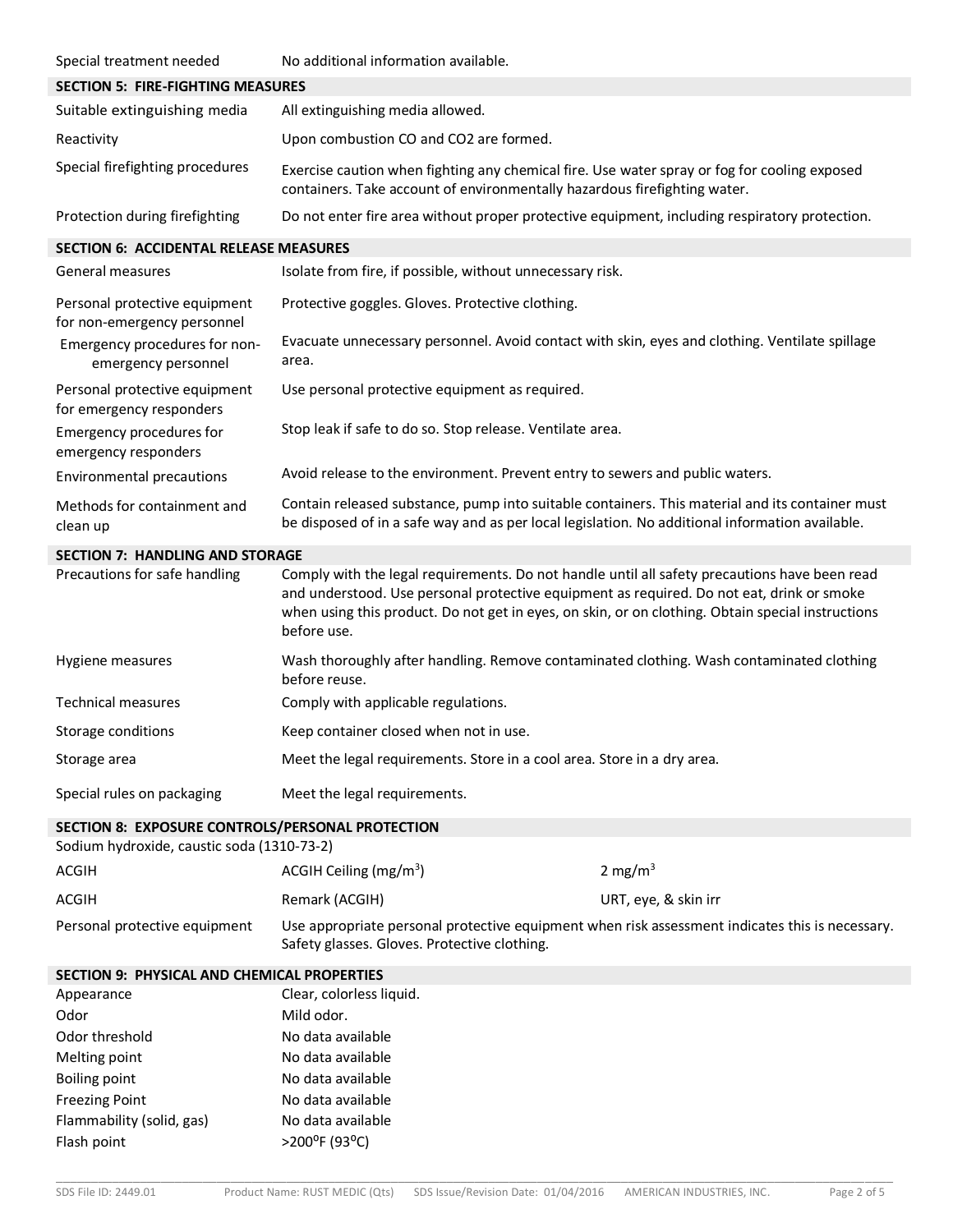| Auto-ignition temperature | No data available |
|---------------------------|-------------------|
| Vapor Pressure (mmHg)     | No data available |
| Relative density          | No data available |
| <b>Evaporation Rate</b>   | No data available |
| Specific Gravity/Density  | $1.07$ g/ml       |
| рH                        | 7.4               |
| Solubility in Water       | Soluble in water. |
| VOC content               | 0%.               |
| Viscosity                 | No data available |

### **SECTION 10: STABILITY AND REACTIVITY**

| Reactivity                          | Upon combustion: CO and CO2 are formed.                                                                 |
|-------------------------------------|---------------------------------------------------------------------------------------------------------|
| Chemical stability                  | Stable under normal conditions.                                                                         |
| Conditions to avoid                 | No additional information available.                                                                    |
| Incompatibility                     | No additional information available.                                                                    |
| Hazardous decomposition<br>products | Under normal conditions of storage and use, hazardous decomposition products should not be<br>produced. |
| Possible hazardous reactions        | Upon combustion: CO and CO2 are formed.                                                                 |

#### **SECTION 11: TOXICOLOGICAL INFORMATION**

Sodium hydroxide, caustic soda (1310-73-2)

| LD50 oral rat                                         | 4090 mg/kg                                     |
|-------------------------------------------------------|------------------------------------------------|
| LD50 dermal rabbit                                    | 1350 mg/kg                                     |
| ATE CLP (oral)                                        | 4090.000 mg/kg body weight                     |
| ATE CLP (dermal)                                      | 1350.000 mg/kg body weight                     |
| Etidronic acid (2809-21-4)                            |                                                |
| LD50 oral rat                                         | >1878 mg/kg (Rat: Calculated value)            |
| LD50 dermal rabbit                                    | .5000 mg/kg (Rabbit)                           |
| Skin corrosion/irritation                             | Causes skin irritation pH 7.4                  |
| Serious eye damage/irritation                         | Causes eye irritation pH 7.4                   |
| Respiratory or skin sensitization                     | Not classified                                 |
| Germ cell mutagenicity                                | Not classified                                 |
| Carcinogenicity                                       | Not classified                                 |
| Reproductive toxicity                                 | Not classified                                 |
| Specific target organ toxicity<br>(single exposure)   | Not classified                                 |
| Specific target organ toxicity<br>(repeated exposure) | Not classified                                 |
| Aspiration hazard                                     | Not classified                                 |
| Symptoms/injuries after<br>inhalation                 | None under normal use.                         |
| Symptoms/injuries after skin<br>contact               | Causes skin irritation.                        |
| Symptoms/injuries after eye<br>contact                | Causes eye irritation.                         |
| Symptoms/injuries after<br>ingestion                  | Gastrointestinal complaints. Nausea. Vomiting. |

# **SECTION 12: ECOLOGICAL INFORMATION**

\_\_\_\_\_\_\_\_\_\_\_\_\_\_\_\_\_\_\_\_\_\_\_\_\_\_\_\_\_\_\_\_\_\_\_\_\_\_\_\_\_\_\_\_\_\_\_\_\_\_\_\_\_\_\_\_\_\_\_\_\_\_\_\_\_\_\_\_\_\_\_\_\_\_\_\_\_\_\_\_\_\_\_\_\_\_\_\_\_\_\_\_\_\_\_\_\_\_\_\_\_\_\_\_\_\_\_\_\_\_\_\_\_\_\_\_\_\_\_\_ Toxicity Etidronic acid (2809-21-4) LC50 fish 1 368 mg/l (LC50; OECD 203: Fish, Acute Toxicity Test; 96 h; Salmo Gairdneri; Static system; Fresh water; Experimental value)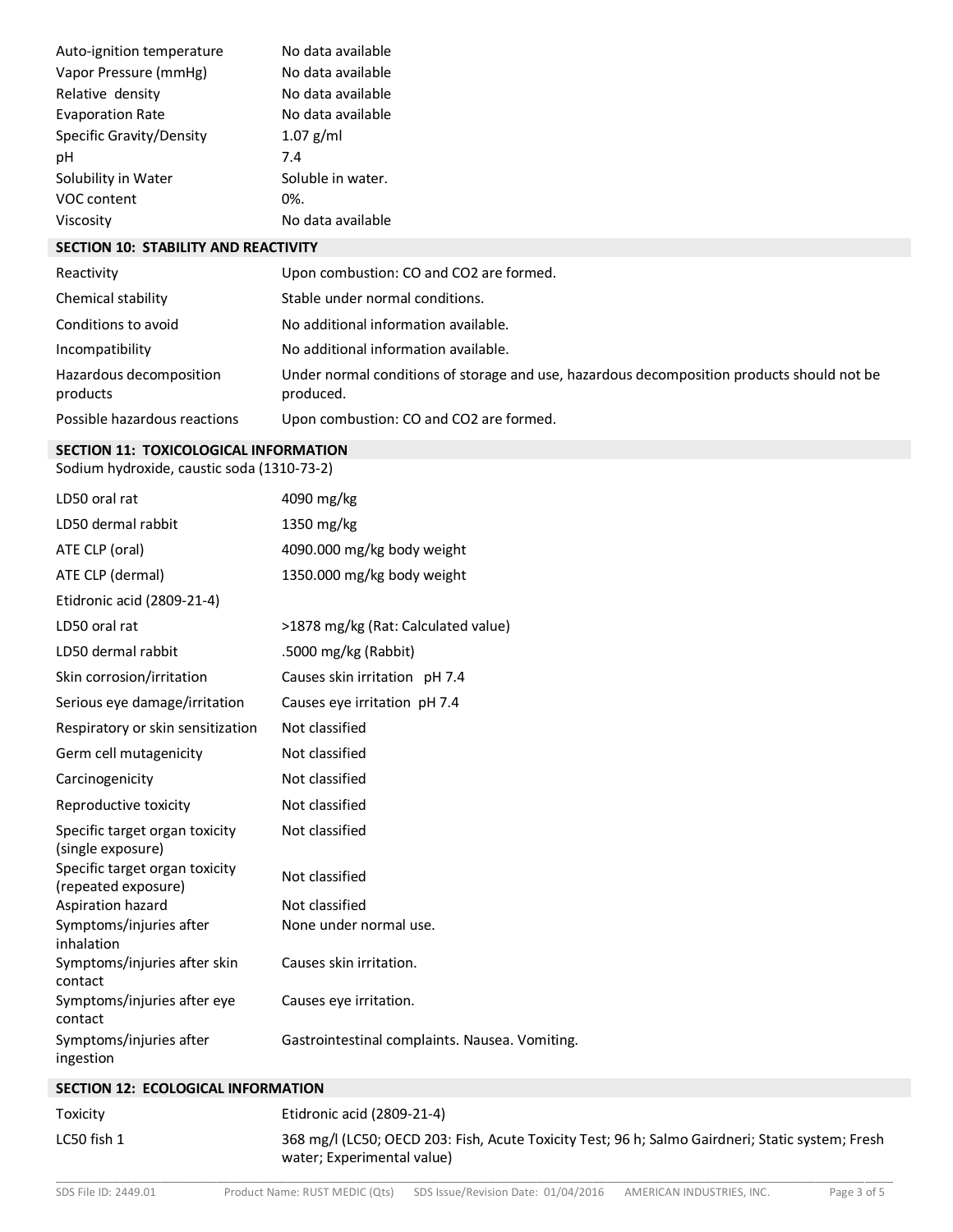| EC50 Daphnia 1                                                  | 527 mg/l (EC%); OECD 202; Daphnia sp. Acute Immosilisation Test; 48 h; Daphnia magna; Static<br>system; Fresh water; Experimental value)                                                                                                                          |
|-----------------------------------------------------------------|-------------------------------------------------------------------------------------------------------------------------------------------------------------------------------------------------------------------------------------------------------------------|
| Threshold limit algae 2                                         | 3.5-12, EC50; Other; 96 h; Pseudokirchneriella subcapitata; Static system; Fresh water;<br>Experimental value                                                                                                                                                     |
| Persistence and degradability                                   | Etidronic acid (2809-21-4)                                                                                                                                                                                                                                        |
| Persistence and degradability                                   | Not readily biodegradable in water. No straightforward conclusion can be drawn based up[on the<br>available numerical values.                                                                                                                                     |
| Chemical oxygen demand (COD)                                    | 0.00026 g $O/g$ substance                                                                                                                                                                                                                                         |
| Bioaccumulative potential                                       | Etidronic acid (2809-21-4)                                                                                                                                                                                                                                        |
| BCF fish 1                                                      | 71 (BCF)                                                                                                                                                                                                                                                          |
| BCF fish 2                                                      | 18 (BCF)                                                                                                                                                                                                                                                          |
| Log Pow                                                         | -0.81 (Estimated value)                                                                                                                                                                                                                                           |
| Bioaccumulative potential                                       | Low potential for bioaccumulation (BCF <500).                                                                                                                                                                                                                     |
| <b>SECTION 13: DISPOSAL CONSIDERATIONS</b>                      |                                                                                                                                                                                                                                                                   |
| Waste disposal<br>recommendations                               | Dispose in a safe manner in accordance with local/national regulations.                                                                                                                                                                                           |
| <b>SECTION 14: TRANSPORT INFORMATION</b>                        |                                                                                                                                                                                                                                                                   |
| <b>DOT</b>                                                      | Not regulated for transport.                                                                                                                                                                                                                                      |
| <b>ADR</b>                                                      | No additional information available.                                                                                                                                                                                                                              |
| Transport by sea                                                | No additional information available.                                                                                                                                                                                                                              |
| Air transport                                                   | No additional information available.                                                                                                                                                                                                                              |
| <b>SECTION 15: REGULATORY INFORMATION</b><br><b>TSCA Status</b> | All chemicals are listed or excluded.                                                                                                                                                                                                                             |
| Reauthorization Act of 1986 and 40 CFR Part 372.                | This product or mixture does not contain a toxic chemical or chemicals in excess of the applicable de minimis concentration as<br>specified in 40 CFR 372.38(a) subject to the reporting requirements of section 313 of Title III of the Superfund Amendments and |
| Sodium hydroxide, caustic soda<br>$(1310-73-2)$                 | Not listed on SARA 313 (Specific toxic chemical listings)                                                                                                                                                                                                         |
| RQ (Reportable quantity, section<br>304 of EPA's List of Lists) | 1000 lb                                                                                                                                                                                                                                                           |
| California Proposition 65                                       | This product does not contain a substance(s) known to the state of California to cause cancer<br>and/or reproductive toxicity.                                                                                                                                    |
| <b>SECTION 16: OTHER INFORMATION</b>                            |                                                                                                                                                                                                                                                                   |
| Training advice                                                 | Normal use of this product shall imply use in accordance with the instructions on the packaging.                                                                                                                                                                  |
| Full text of H-phrases                                          |                                                                                                                                                                                                                                                                   |
| Acute Tox. 4 (Dermal)<br>Eye Dam. 1                             | Acute toxicity (dermal) Category 4<br>Serious eye damage/eye irritation Category 1                                                                                                                                                                                |
| Met. Corr. 1                                                    | Corrosive to metals Category 1                                                                                                                                                                                                                                    |
| Skin Corr. 1A                                                   | Skin corrosion/irritation Category 1A                                                                                                                                                                                                                             |
| Skin Irrit. 2                                                   | Skin corrosion/irritation Category 2                                                                                                                                                                                                                              |
| H290                                                            | May be corrosive to metals                                                                                                                                                                                                                                        |
| H312                                                            | Harmful in contact with skin                                                                                                                                                                                                                                      |
| H314                                                            | Causes severe skin burns and eye damage                                                                                                                                                                                                                           |
| H315                                                            | Causes skin irritation                                                                                                                                                                                                                                            |
| H318                                                            | Causes serious eye damage                                                                                                                                                                                                                                         |
| H320                                                            | Causes eye irritation                                                                                                                                                                                                                                             |

\_\_\_\_\_\_\_\_\_\_\_\_\_\_\_\_\_\_\_\_\_\_\_\_\_\_\_\_\_\_\_\_\_\_\_\_\_\_\_\_\_\_\_\_\_\_\_\_\_\_\_\_\_\_\_\_\_\_\_\_\_\_\_\_\_\_\_\_\_\_\_\_\_\_\_\_\_\_\_\_\_\_\_\_\_\_\_\_\_\_\_\_\_\_\_\_\_\_\_\_\_\_\_\_\_\_\_\_\_\_\_\_\_\_\_\_\_\_\_\_